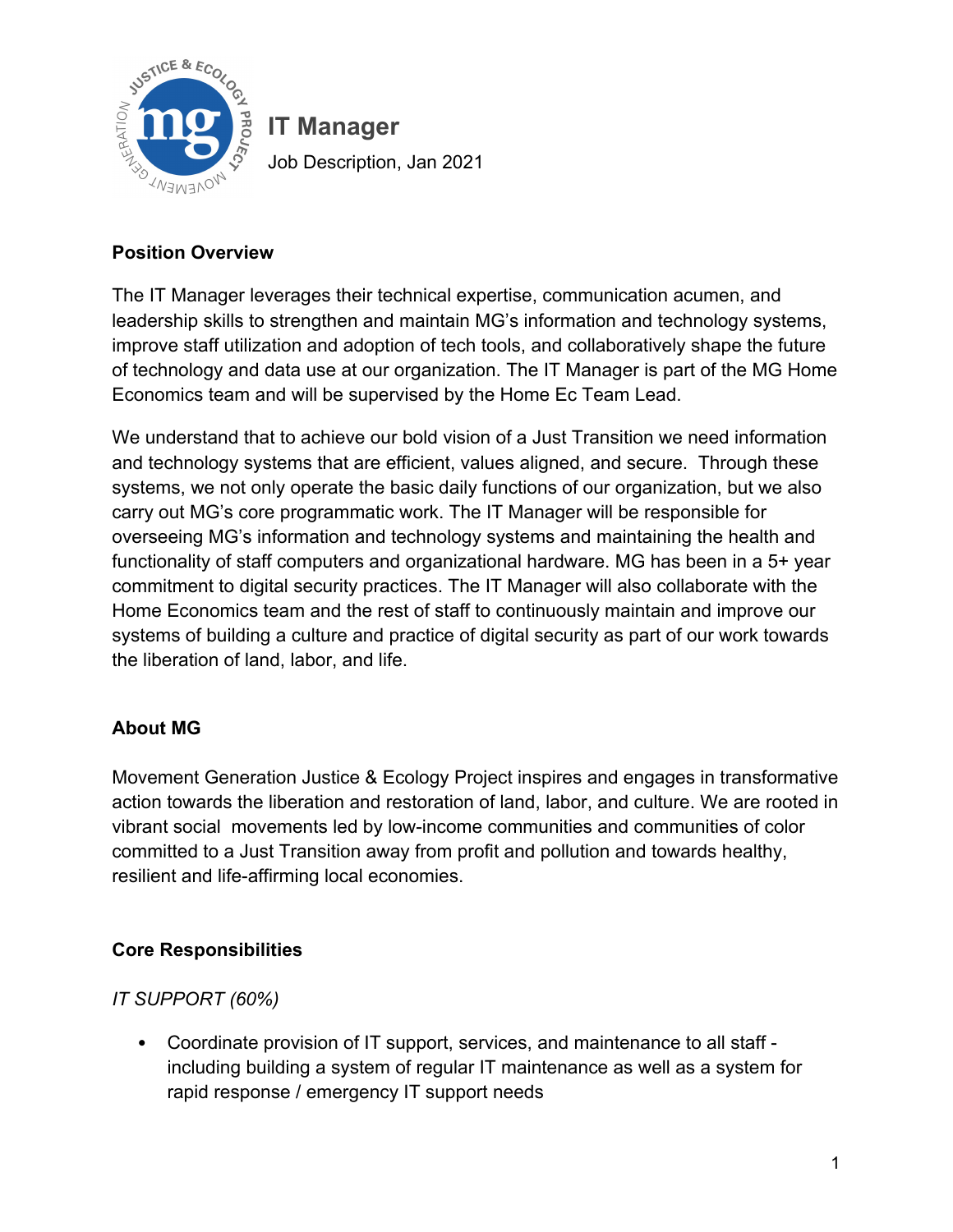- Build and maintain a system to track and maintain staff computers, including managing operating system upgrades, equipping and onboarding computers for new hires, and offboarding computers and equipment for exiting staff
- Provide IT support and training, as needed, to support staff-wide integration of MG's internal tech systems - Nextcloud file sharing, Powerbase CRM, Slack, Zoom, etc.
- Create and manage a system for ticketing and responding to requests from staff for IT support, including emergency requests

## *MANAGE INTERNAL IT SYSTEMS (20%)*

- Develop and implement systems of storage, maintenance, and upgrades to our technology hardware and staff computers
- Accurately plan and budget for emergent and planned tech needs
- Coordinate data management and manage internal tech platforms (like Slack, Nextcloud file sharing, Zoom accounts, and email management) with MG's staff and teams to ensure they are functioning and effectively serving programs and operations
- Manage functionality and oversee regular strategic review of Powerbase CRM implementation in conjunction with key staff.
- Remain up to date with advances in technology and industry best practices.
- Evaulate digital security risks over time, and support ongoing implementation and improvement of digital security practices

# *MANAGE IT CONTRACTS (15%)*

- Assist in building relationships with vendors, sourcing appropriate technology for our needs, and creating cost-efficient contracts
- Coordinate, manage contracts, and submit payment requests for our IT and tech contractors

# *OTHER (5%)*

- Periodically attend and participate in staff meetings, as needed
- Weekly check in/supervision meetings with Home Economics Team Lead
- Other duties as assigned

## **Supervisory Responsibility**

Currently does not supervise other employees.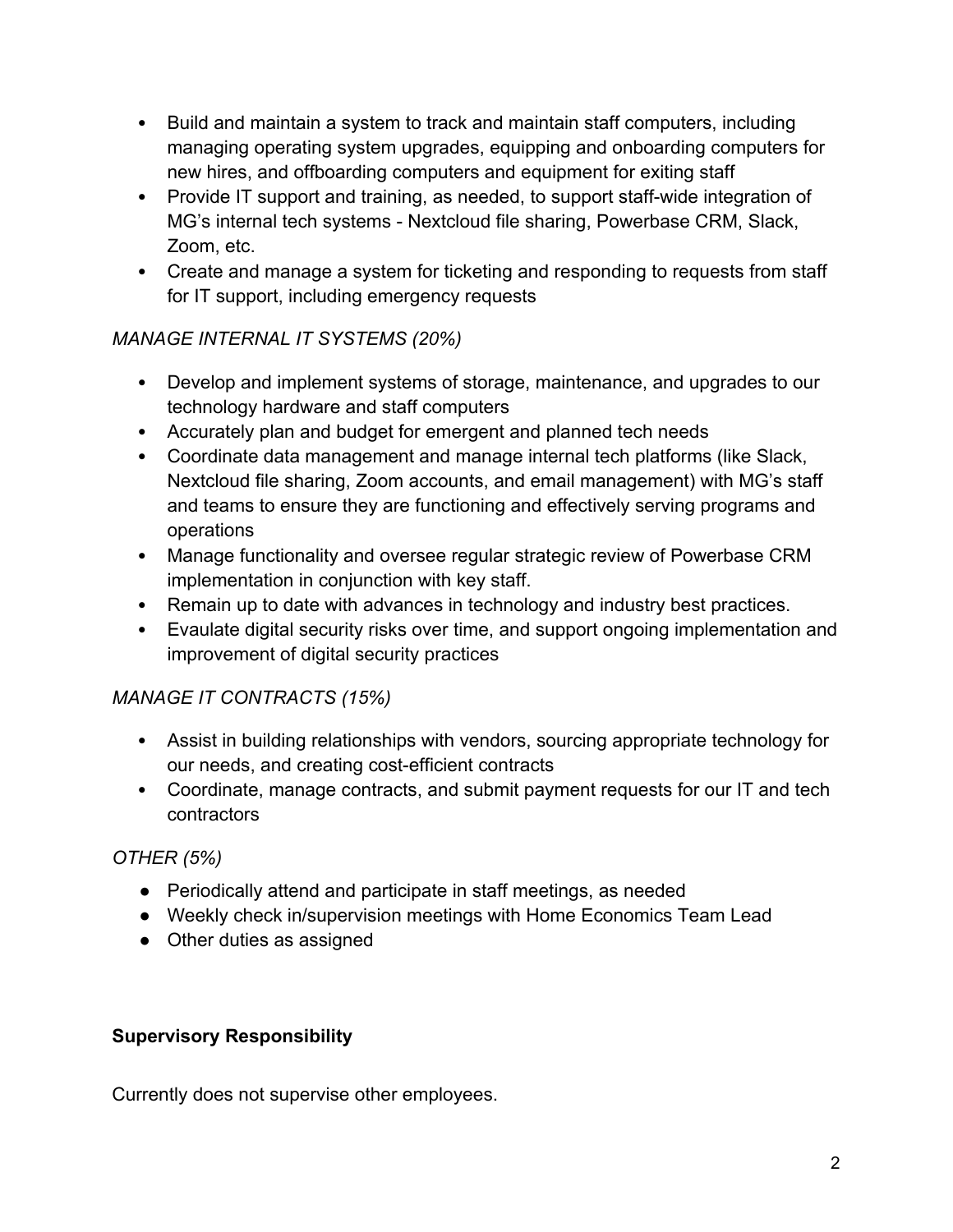#### **Expected hours of work**

Standard days and hours of work are Monday through Friday, 9 a.m. to 5 p.m. Daily schedule is flexible within the proximity of this time frame, within the scope of hours for this position, and will be decided in consultation with the supervisor. There will be a level of expected availability of the person in this position to be able to respond to emergency IT support needs during work hours.

#### **Location / Travel**

Location in the Bay Area (California) is required. MG staff is still currently working remotely, due to pandemic conditions. This role would require some travel locally to the MG office in Berkeley, and to periodically meet up with staff members in Oakland/Berkeley, to manage hardware and laptops in person if needed. We have strong COVID-19 protocols we require all staff members to adhere to if doing any work in person.

*Please note this job description is not designed to cover or contain a comprehensive listing of activities, duties or responsibilities that are required of the employee for this job. Duties, responsibilities and activities may change at any time with or without notice.*

## **Essential Knowledge, Skills and Experience**

- Three or more years of experience in IT services, IT operations, data management, or related roles
- Extensive experience and familarity with Apple devices (MacOS, iOS)
- Experience leading and managing IT projects and rolling out IT infrastructures across various technologies
- Excellent working knowledge of computer systems, security, network and systems administration, databases and data storage systems, and phone systems
- Firm grasp on IT infrastructure and operational best practices, specifically for non-profits with 10-11 staff members
- Understanding of digital security from a social movement perspective
- Software proficiency (required): Microsoft Office, Slack, Zoom, Google Workspace, basic backend email management